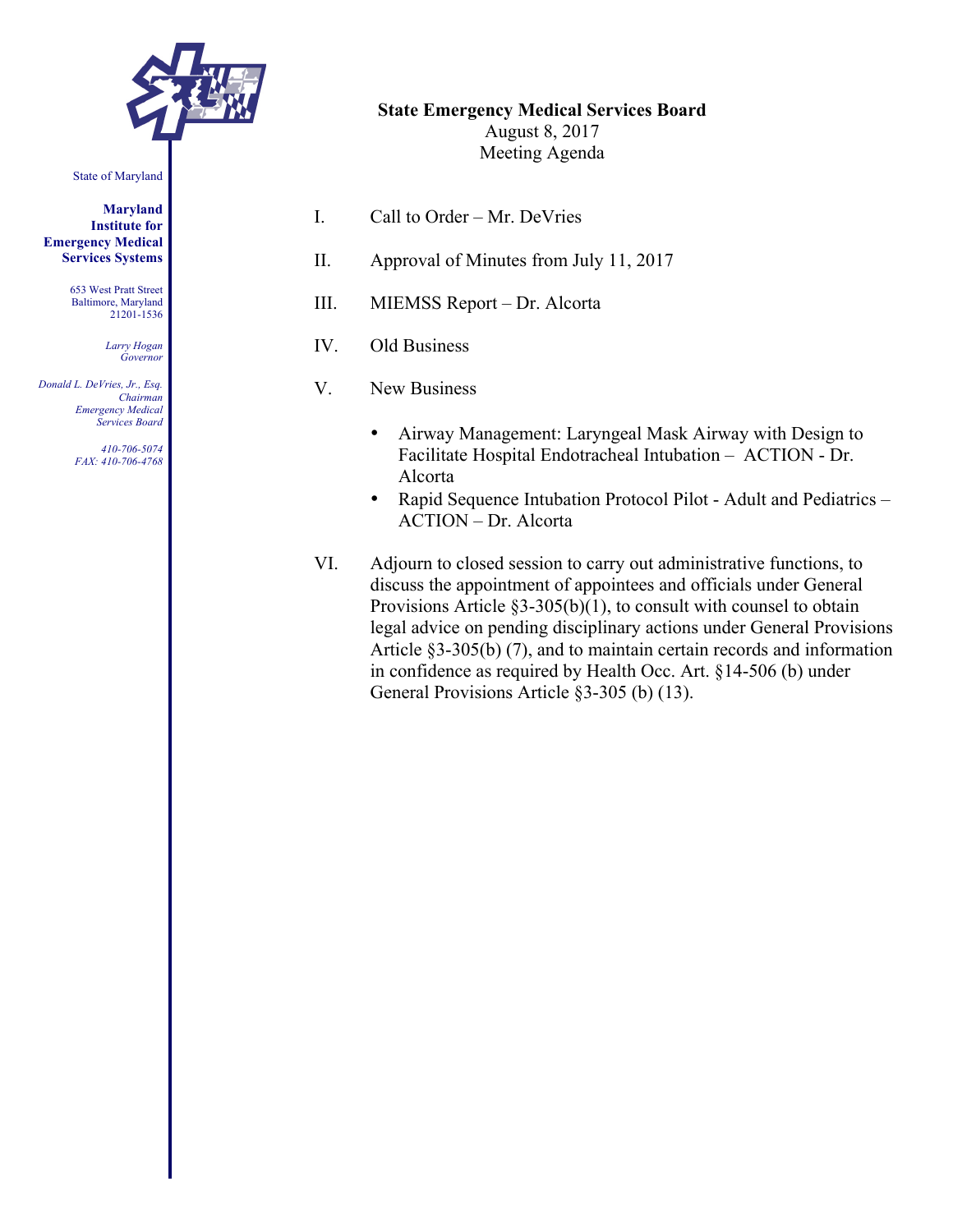

State of Maryland

**Maryland Institute for Emergency Medical Services Systems**

> 653 West Pratt Street Baltimore, Maryland 21201-1536

> > *Larry Hogan Governor*

*Donald L. DeVries, Jr., Esq. Chairman Emergency Medical Services Board*

> *410-706-5074 FAX: 410-706-4768*

#### **State Emergency Medical Service Board August 8, 2017**

## **Minutes**

**Board Members Present:** Donald L. DeVries, Jr., Esq., Chairman; Vic Broccolino, Vice-Chairman; Murray Kalish, MD; George A. Cross, Jr.; Sally L. D. Showalter, RN; David Hexter, M.D.; Sherry Adams; RN; Dean E. Albert Reece, MD; Kyrle W. Preis III, NREMT-P

**Board Members Absent:** Mary Alice Vanhoy, RN; Dany Westerband, M.D

## **Others Present:**

**MIEMSS**: Ms. Gainer; Dr. Alcorta; Ms. Abramson; Ms. Aycock; Ms. Mays; Mr. Schaefer; Ms. Goff;

**OAG:** Mr. Magee; Ms. Sette

Mr. DeVries welcomed everyone and asked for the approval of the minutes from the July 11, 2017 meeting.

**ACTION: Upon the motion Dr. Kalish, seconded by Mr. Preis, the Board voted unanimously to approve as written the minutes of the July 11, 2017 meeting.**

## **MIEMSS**

A written copy of the MIEMSS Report was distributed.

Dr. Alcorta reported that the University of Maryland Harford Memorial Hospital has submitted a request for an exemption from Certificate of Need review for the conversion of Harford Memorial a freestanding medical facility. In order to qualify for the exemption, a hospital seeking to convert must demonstrate that the conversion will maintain adequate and appropriate delivery of emergency care within the statewide emergency medical services system as determined by the State Emergency Medical Services Board.

**OLD BUSINESS** – N/A

## **NEW BUSINESS**

Airway Management: Laryngeal Mask Airway (LMA) with Design to Facilitate Hospital Endotracheal Intubation and Rapid Sequence Intubation Protocol Pilot - Adult and Pediatrics

Dr. Alcorta said that the "easy Tube" is no longer being manufactured and the King LTS-D is the adult replacement. The Protocol Committee and PEMAC approved the intubating LMA